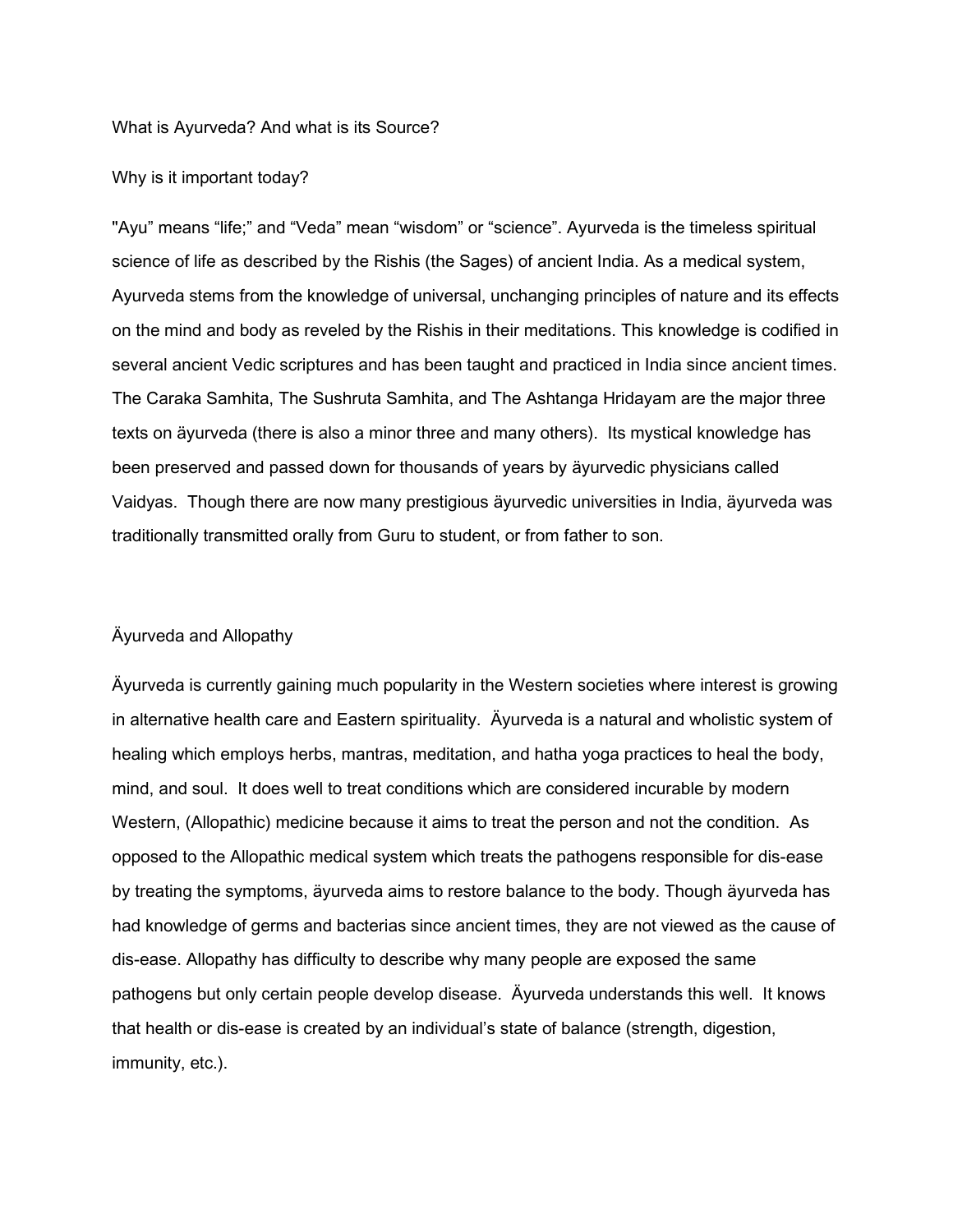Äyurveda is quite good at treating many conditions that Allopathy has difficulty to treat because it does not require knowledge of which bacteria or germs have caused a certain condition to provide effective treatment. Äyurveda provides simple wisdom for people to apply in daily life to maintain balance. It places great emphasis on prevention and its simple recommendations when properly applied are quite easy and effective to prevent many diseases. It cures many conditions completely because its treatments go to the root of the imbalance to reverse the condition from its source. Western treatments often eliminate symptoms quickly, but because they do not often get to the physical, emotional, or spiritual root of the dis-ease, these symptoms often manifest in various other ways.

For treatment of severe or acute conditions äyurveda provides a system of treatments which are mild and non-invassive compared to the techniques of allopathy. Allopathy routinely favors strong chemical medicines with severe and uncertain side effects. These drugs are produced by large pharmaceutical companies for the purpose of obtaining a "medicine" which can be patented and marketed without competition. Medicines are made through chemical processes which have not been thoroughly tested for their effects on the body and are not always safe. This can be easily appreciated by seeing a list of the potential side-effects of chemical drugs on the market or by seeing a list of drugs which have been sold and then later removed from the market due to dangerous side-effects. Äyurvedic herbs have been tested over a period of thousands of years by generations of physicians and patients in India. Herbs do not have sideeffects, though they do have well-understood effects. The effects of herbs are mild and never lead to dis-ease or fatality when taken in the proper way. The mild actions of most herbs are much safer than those of prescription medicines even when they are taken in the inappropriate dosage or for the wrong condition. Many natural plants from which dangerous medicines have been derived by isolating the "active ingredient," contain other naturally occurring substances which balance the harmful effects of the "active ingredient." When natural, whole herbs are taken in combination with other herbs their safety is even greater due to the synergistic action of the herbs, which act as a mystical, spiritual force for healing. Herbs do sometimes work slower than the chemical medicines, but their effects are gentle and they go to the root of the dis-ease, removing symptoms from their source.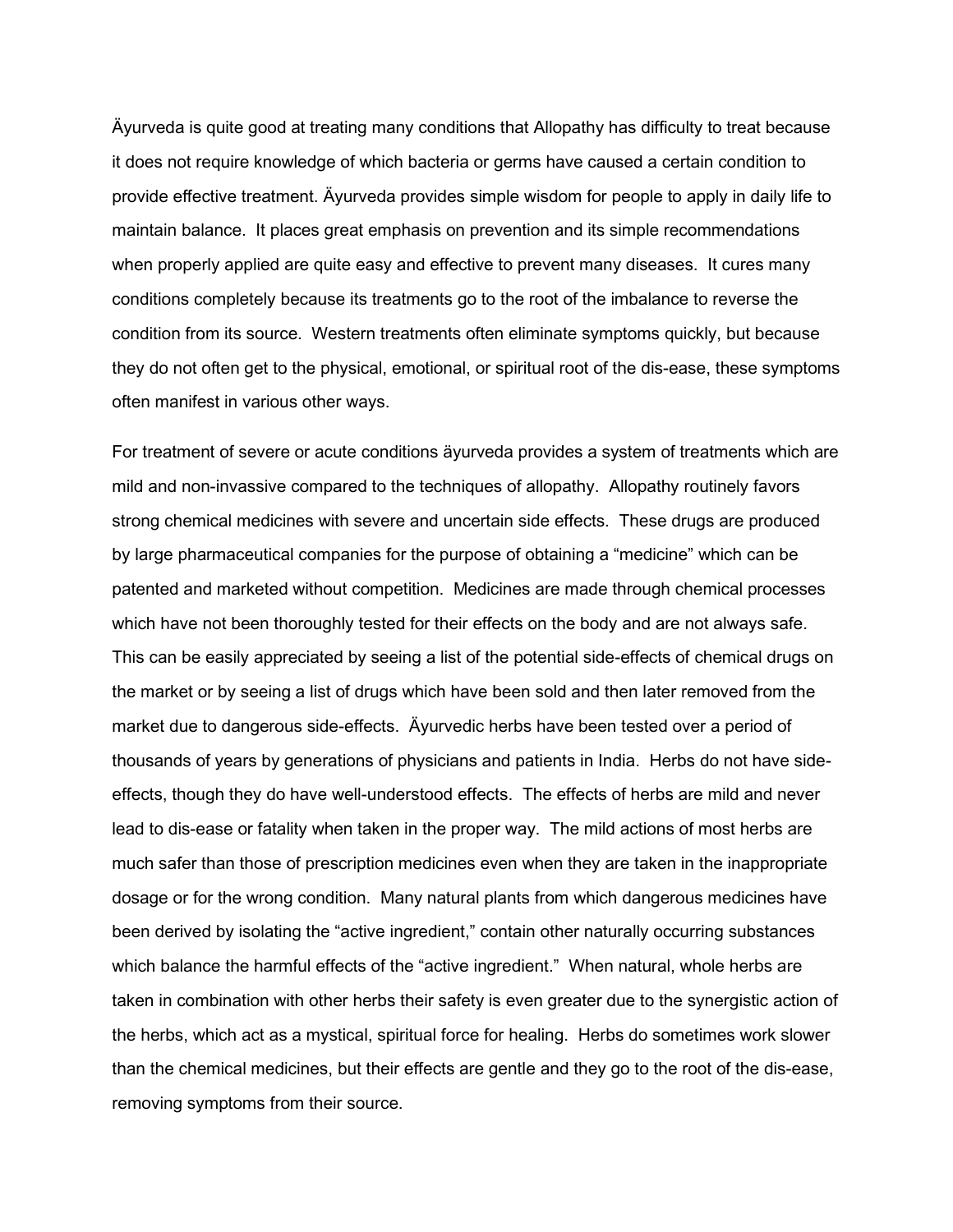The treatments of Allopathy are often invasive, dramatic, and costly. Treatments like chemotherapy and surgery are traumatic and often do more harm than good, depleting the already weak immunity of the patient. For severe conditions, Äyurveda uses the less invasive pancha karma. The five therapeutic actions of basti (therapeutic enema), näsya (nasal administration of herbs and oils), virecana (purgation therapy), vamana (therapeutic vomiting), and rakta moksha (blood-letting) along with the pürva karma (preparatory actions) of snehana (oiling the body) and svedana (sweating) and simple dietary and lifestyle changes and herbal remedies. These therapies are employed individually or in combination depending upon the specific needs of the patient. Each of the pancha karmas has a specific effect on the body to help to remove toxins which contribute to dis-ease. These therapies may sound dramatic to westerners, but they are all far safer and much less traumatic to the body than the modern surgical procedures which are becoming all too common in western society. The most intense, of the pancha karma, bloodletting is rarely practiced even in India and when it is, blood is taken in very small quantities when the patient has sufficient strength. It is comparable to the blood taken for testing by Western hospitals, except that it is taken strategically to help rid the body of toxic accumulation.

Äyurveda provides cheap and natural substitutes for the expensive chemical drugs of modern day. It is a complete system for health, happiness, and well being. It gives people knowledge into the nature of their dis-ease and empowers them to heal themselves. The allopathic system does not generally take into consideration spiritual and karmic causes of dis-ease. Though karmic conditions are understood to a limited extent through the theory of genetics, genes are considered unchangeable and therefore genetic conditions are deemed incurable. Äyurveda has a deep understanding of the spiritual causes of dis-ease and provides a spiritual system of treatments involving prayer, mantra, meditation, and yoga to help heal karmic and spiritual diseases from their spiritual source. The system of allopathic psychology is very young and has yet to gain much substantial understanding of the workings of the mind. Many psychiatric conditions are not well understood and are likewise considered incurable. Because äyurveda comes from the meditations of the Yogis who had become masters of their bodies and minds, it incorporates a deep understanding of the mind and its sub-conscious and super-conscious capacities. Studies are beginning to be conducted by a few Universities on these Super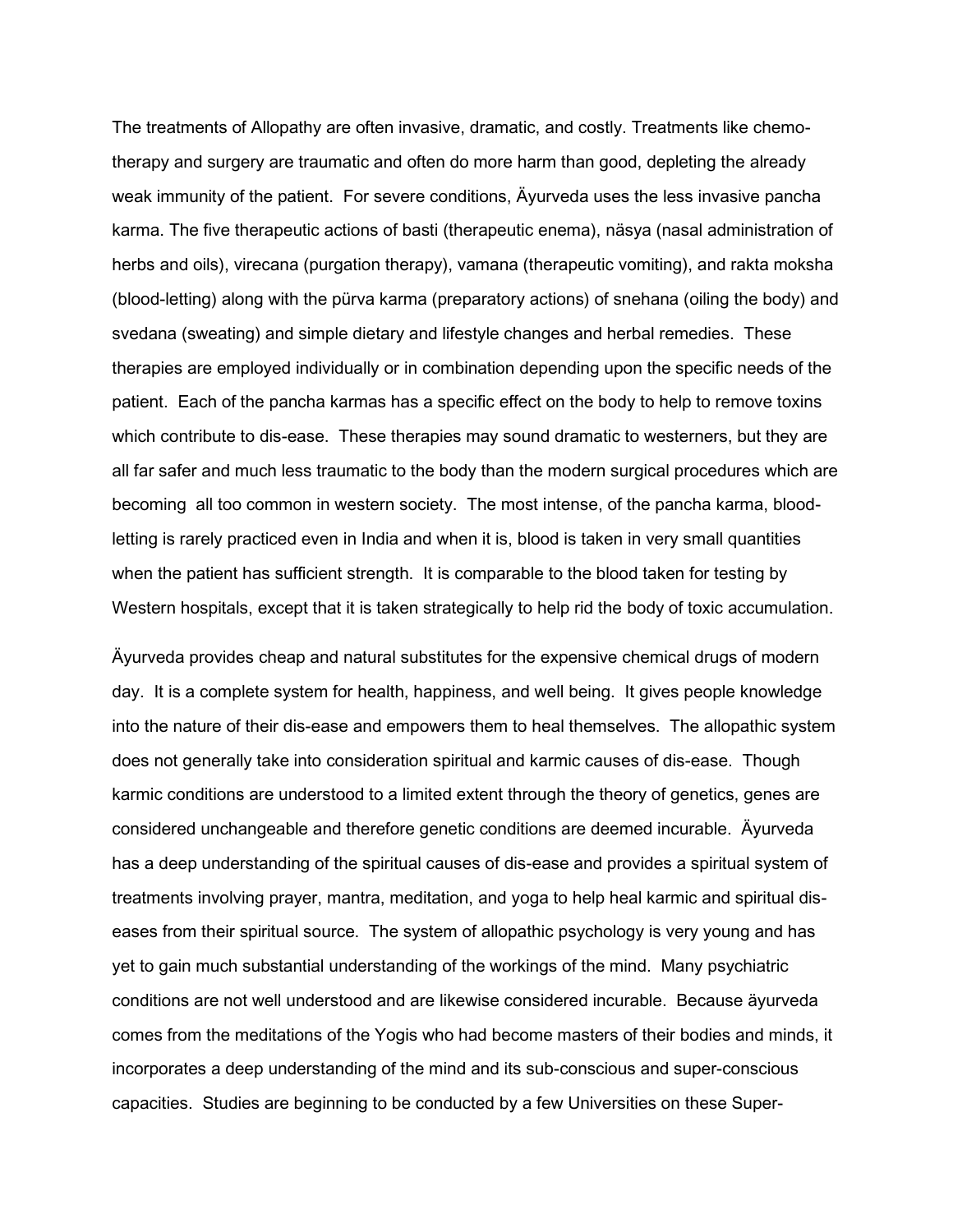conscious capacities of the mind. Äyurvedic psychology has a deeply profound understanding of peoples' mental and emotional nature. Ayurveda admits that all conditions are reversible including all sorts of psychiatric dis-orders. Ayurveda addresses the emotional and spiritual factors of dis-ease from the highest knowledge of God and nature. It assists people in their spiritual quest of God-realization / Self-realization. The treatments of äyurveda assist in the process of empowering a person toward healing from the deepest level of the soul (not just from the physical level). Spiritual and Psychological causes for dis-ease are address with profound understanding. This helps cure obstinate and mysterious conditions and it uplifts people toward their highest spiritual and physical potential.

## Äyurveda and Yoga

Yoga has become very popular in the Western countries. There is now a Yoga center in almost every small town in America. Many of the larger cities have dozens of Yoga centers. Almost everyone in America knows the Sanksrit word Yoga, but understand of the true capacity of Yoga to heal the body, mind, and soul is still lacking. Many people treat their practice of Yoga as a mere means to physical fitness, but Yoga is capable of much deeper effects if it is practiced with mindfulness and knowledge of its true capacity to help a person overcome dis-ease and to overcome the burden of worldly suffering by uniting the Soul with its True nature which is Divine.

The practice of äyurveda is complementary to the practice of yoga. Infact, the knowledge of äyurveda is necessary for a person who wishes to apply the knowledge of yoga to their lives for healing or spiritual realization. Without knowledge of äyurveda the practitioner of yoga would be at a loss to apply the principles of yoga to the specific needs of their individual body, mind, and soul. Äyurveda provides a systematic aproach to life and health which catagorizes conditions of the mind and body and treats them with therapies of dissimilar qualities. For example is a condition shows signs of heat, it has been caused by heat and is treated with cooling therapies. Ayurveda teaches the signs of heat in the body and teaches also what foods, herbs, mantras and practices will decrease such qualities. With the knowledge of äyurveda it is possible to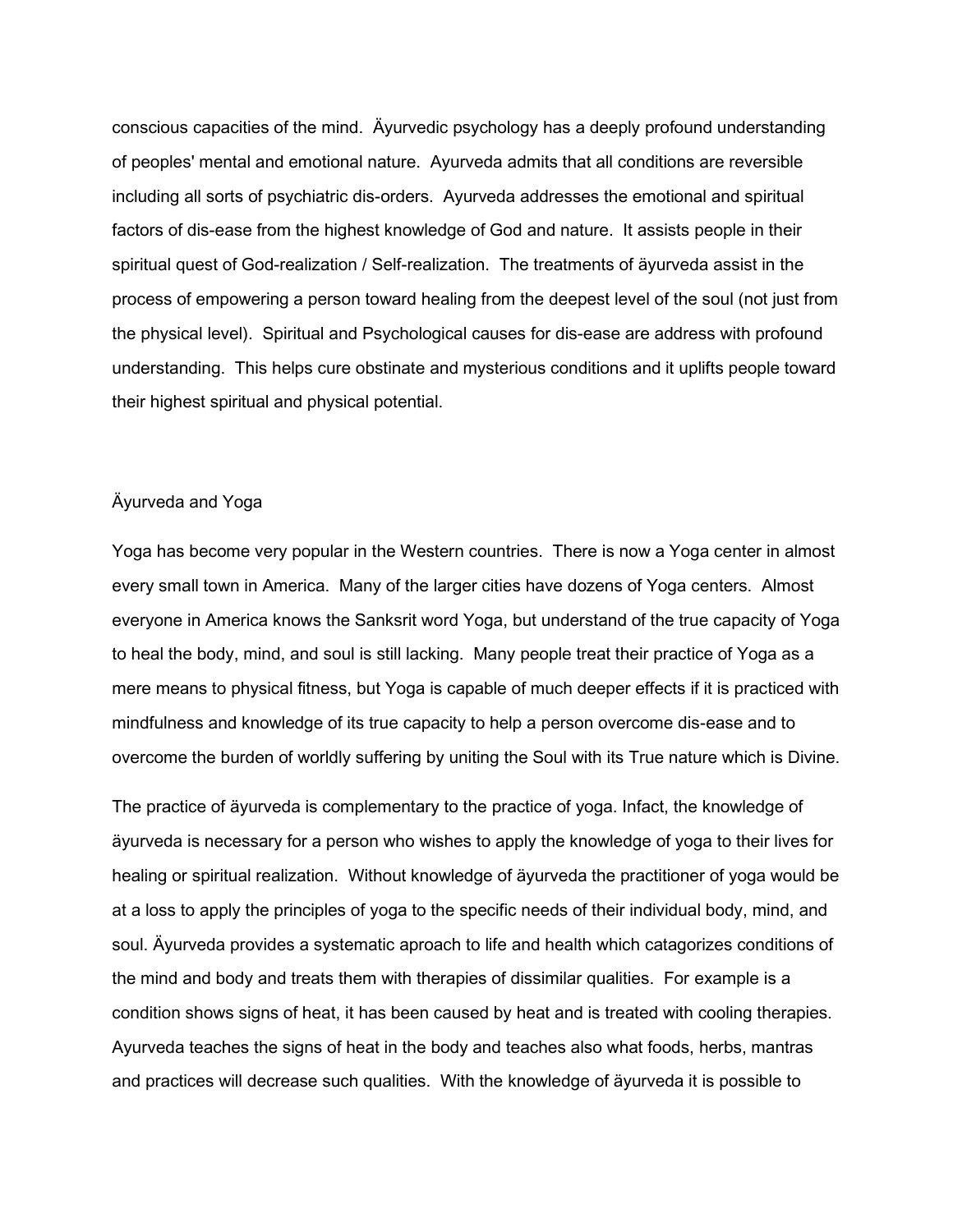discern which specific mantras, meditations, äsanas, pränayämas, kriyas, and bandhas of yoga will be helpful to a person based upon their individual condition of health, strength, and spiritual and emotional need. When practiced with knowledge of one's vikåti (äyurvedic constitution) the powerful practice of yoga will lead to health, peace, and balance in all aspects of the life of the yoga practitioner. When Yoga practice is done with knowledge of äyurveda a person's practice will deepen and optimum benefit will be attained. Many people, though they are dedicated to healthy living and maintain dedicated Yoga routines, cause their body even more harm by ignorantly doing practices which are not good for their bodies. Yoga has a vast range of different practices, and it is very important for a person have respect for the power of these practices and to do the ones which are good for their body. It is sure that the powerful practices of Yoga which can give perfect health and infinite bliss to the Yogi who knows his own nature can lead to an equal measure devastation, dis-ease, and suffering when applied without proper knowledge of their effects.

It is important for Yoga practitioners to know their bodies and to understand the effects of the Yoga practices so that they can use them to improve their lives. When a person has mastered the application of the practices of Yoga toward the end of healing their own dis-eases, overcoming their attachments, weaknesses, and obstacles, and maintaining a peaceful disposition and good interpersonal relationships in their day-to-day life, that person is fit to teaches these practices to others. Though there are many Yoga Teachers who can teach the physical practices of Yoga, there are very few who have mastered the inner process of healing and working out their own individual karmas. Without this experiential knowledge of the inner process of Yoga, it is not possible to teach. Teachers should be very careful as not to mislead the people by recommending practice which are harmful to them, and they should know that they are karmicly responsible for the harm they cause to their students. The powerful practices of Yoga should be respected and given to worthy students who respect the tradition of Yoga and sincerely wish to better their existence for the benefit of the world by working on themselves. A person must have a humble attitude to truly benefit from the practices of Yoga on a deeper level. If this is lacking from the disposition of the students and the teacher gives them knowledge of the practices of Yoga, this is like giving a loaded gun to a group of crying